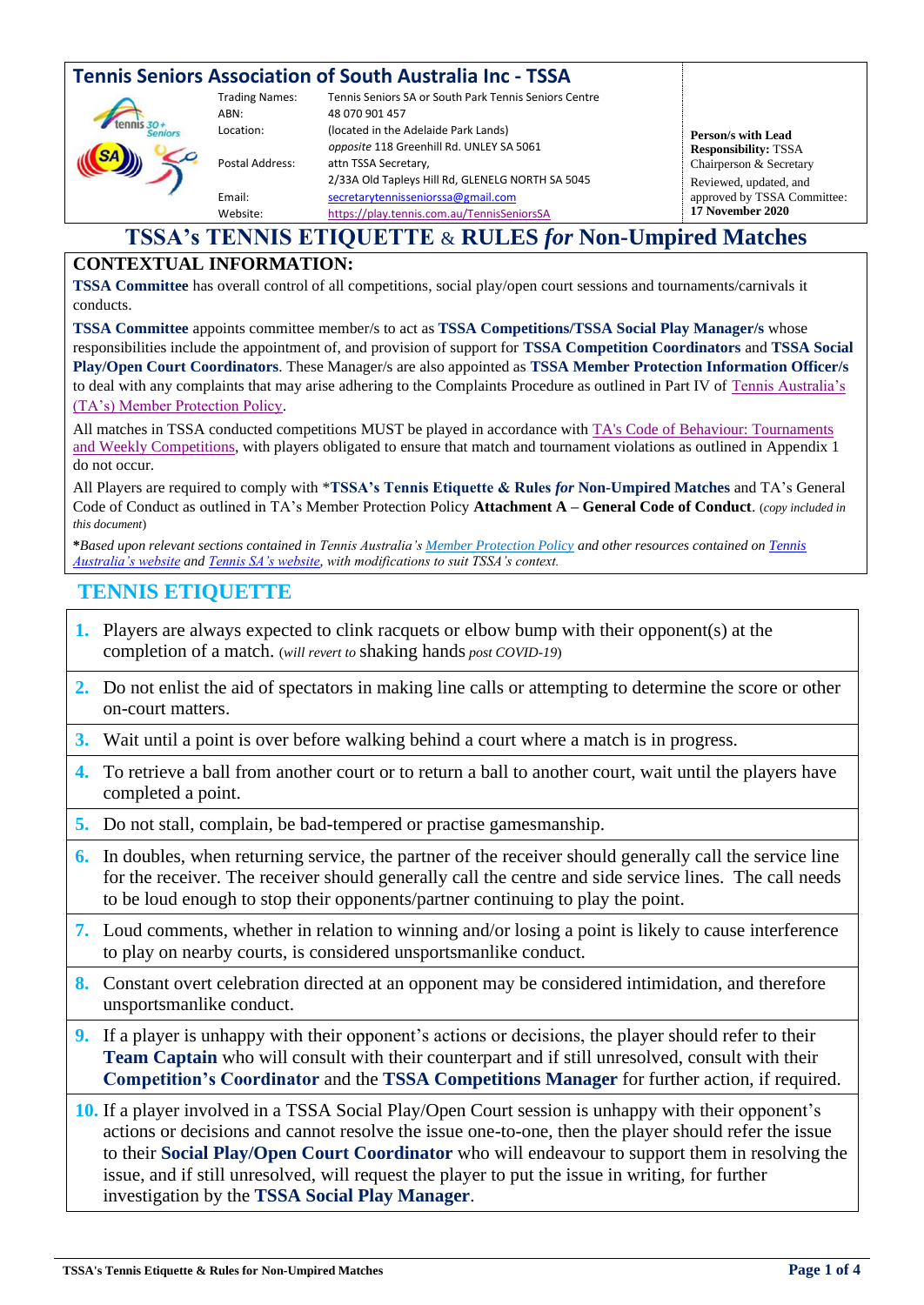# **RULES for NON-UMPIRED MATCHES**

All Players should be aware of the following basic principles when playing a match without a Chair Umpire: -

- **1.** If in doubt, a player must give the benefit of any doubt to their opponent, particularly regarding line calls
- **2.** Each player is responsible for all calls on their side of the net and must also help their opponent/s make calls if their opponent/s request it, provided however any player can call a "foul shot" (e.g. ball bounces twice before being hit - "not-up"; ball has not reached the net when hit; or player's racquet hits the net) and that these calls occur in a timely manner.
- **3.** Any "out", "let" or "fault" call must be made immediately (i.e. made before either an opponent has hit the return, or the return has gone out of play); otherwise the ball continues in play. "Calls" must be verbal and clearly audible to the opponents/s, followed by a signal, if necessary. A service "Let" may be called by any of the participating players.
- **4.** If a player incorrectly calls a ball "out" and then realises that the ball was "good", the point should be replayed, unless that point was a winning shot. However, if that same player has previously during the match incorrectly called a ball "out" and then realised the ball was "good", that player who again called the ball "out" but realises the ball was "good", will then lose the point.
- **5.** Players are prohibited from checking the mark of the ball on their opponents' side of the court, unless invited by their opponents. Ball mark inspections are only permitted on clay courts. On clay courts if a player incorrectly calls a ball "out" and then realises that the ball was "good", the player (and doubles partner where applicable) who called "out" loses the point.
- **6.** The receiver must play to the reasonable pace of the server, noting that there is a normal standard time of 20 seconds between points. Both players must ensure they restrict their warm-up time, and minimise time between points and at change of ends.
- **7.** To avoid controversy over the score, the server should announce the game score before starting a game and the point score prior to serving for each point and must be loud enough for the opponent/s to hear.
- **8.** If players cannot agree on the score, they should calmly discuss the points/games that are disputed. All points or games which the players agree on stand and only those in dispute should be replayed i.e. two players cannot agree on whether the score is 40–30 or 30–40 and disagree only on who won the first point in the game. The game shall continue from 30–30, since both players agree that they have won two points each.

When the game score is in dispute the same principles applies i.e. two players cannot agree on  $4-3$ or 3–4 and disagree only on who won the second game. The match shall continue from 3-3, since both players agree that they won three games each. The player who received in the last game that was played will serve in the next game.

Where there is a score dispute, all participating players must make a reasonable effort to remember the actual score i.e. points/games played.

- **9.** If a player hinders their opponent/s this can be ruled involuntary or deliberate:
	- a. When a player has created an involuntary hindrance (e.g. ball falling out of pocket, hat falling off, etc.) the first time a "let" should be called and the player should be advised that any such hindrance thereafter, at the sole discretion of their opponent/s, may be ruled deliberate.
	- b. Any hindrance caused by a player that is ruled deliberate will result in the loss of a point.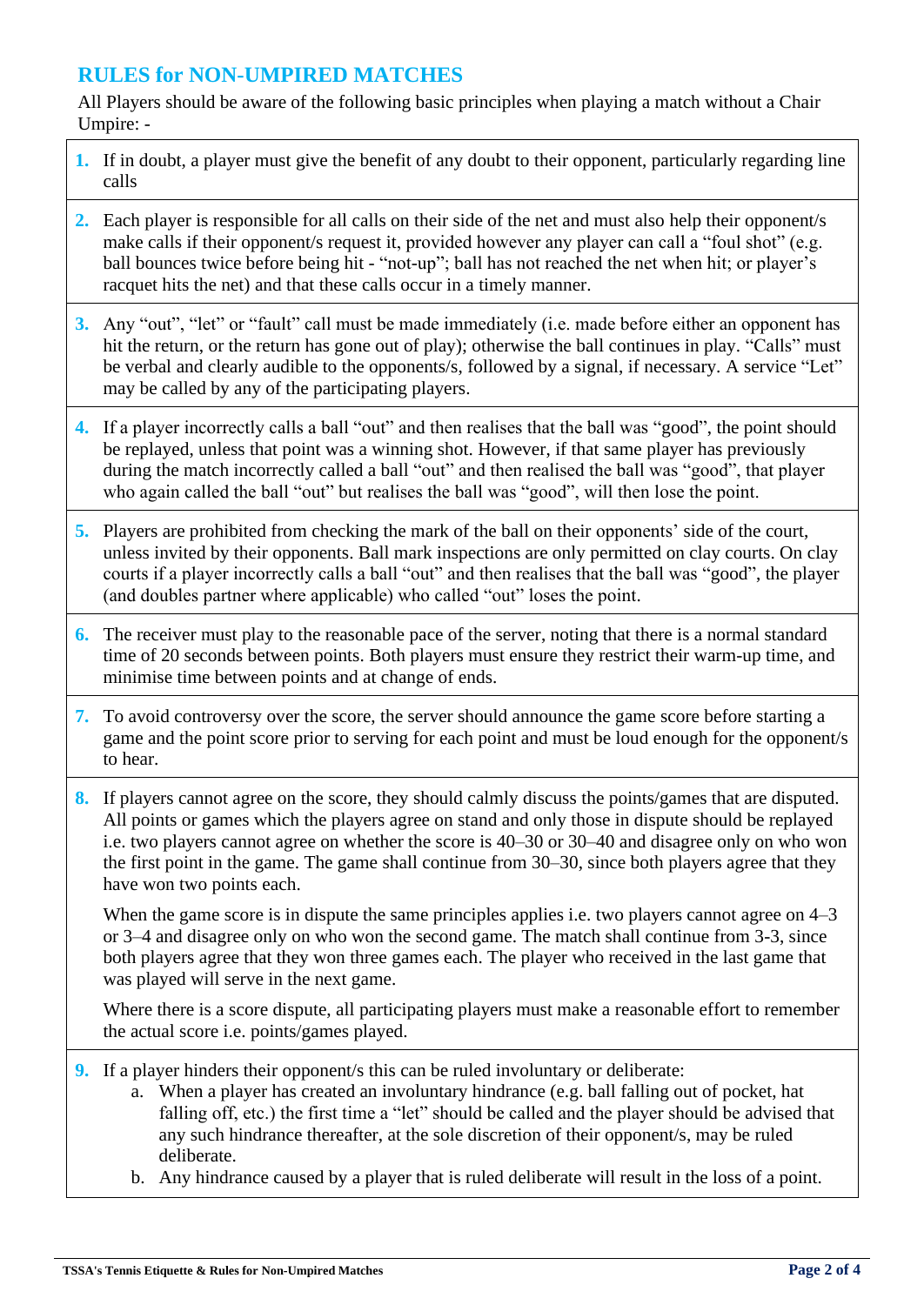## **RULES for NON-UMPIRED MATCHES (***continued***)**

All Players should be aware of the following basic principles when playing a match without a Chair Umpire: -

- **10.** Where a ball interrupts play, either by rolling/bouncing onto the court, and/or creating a visible interruption behind the court, a "let" should be played.
- **11.** Where a ball is lying on the court at the commencement of the point (1st or 2nd serve) it will be deemed to be part of the court during the rally. Movement of this ball during the rally does not constitute hindrance.
- **12.** Players are entitled to request their opponent/s to remove the ball from the court prior to the commencement of the point.
- **13.** All balls on a player/s side of the net are the responsibility of those player/s to pick up and return directly to the server, after the point is completed.

#### **14.** The receiver should not return the first service if it is an obvious fault – let it go by or ground it.

**15.** If at the completion of a match, the players involved realise that the scoring format used was incorrect (for example, no tie-break has been played at six-six or 8-8, or the wrong type of tie-break has been played), the score based upon the incorrect format shall stand provided all players have left the court enclosure. If the mistake is realised before the players have left the enclosure, the correct scoring format should be used to finalise the match. If this is not possible (i.e. the match has progressed beyond the point where the correct scoring format can be implemented), then the score based on the incorrect format stands.